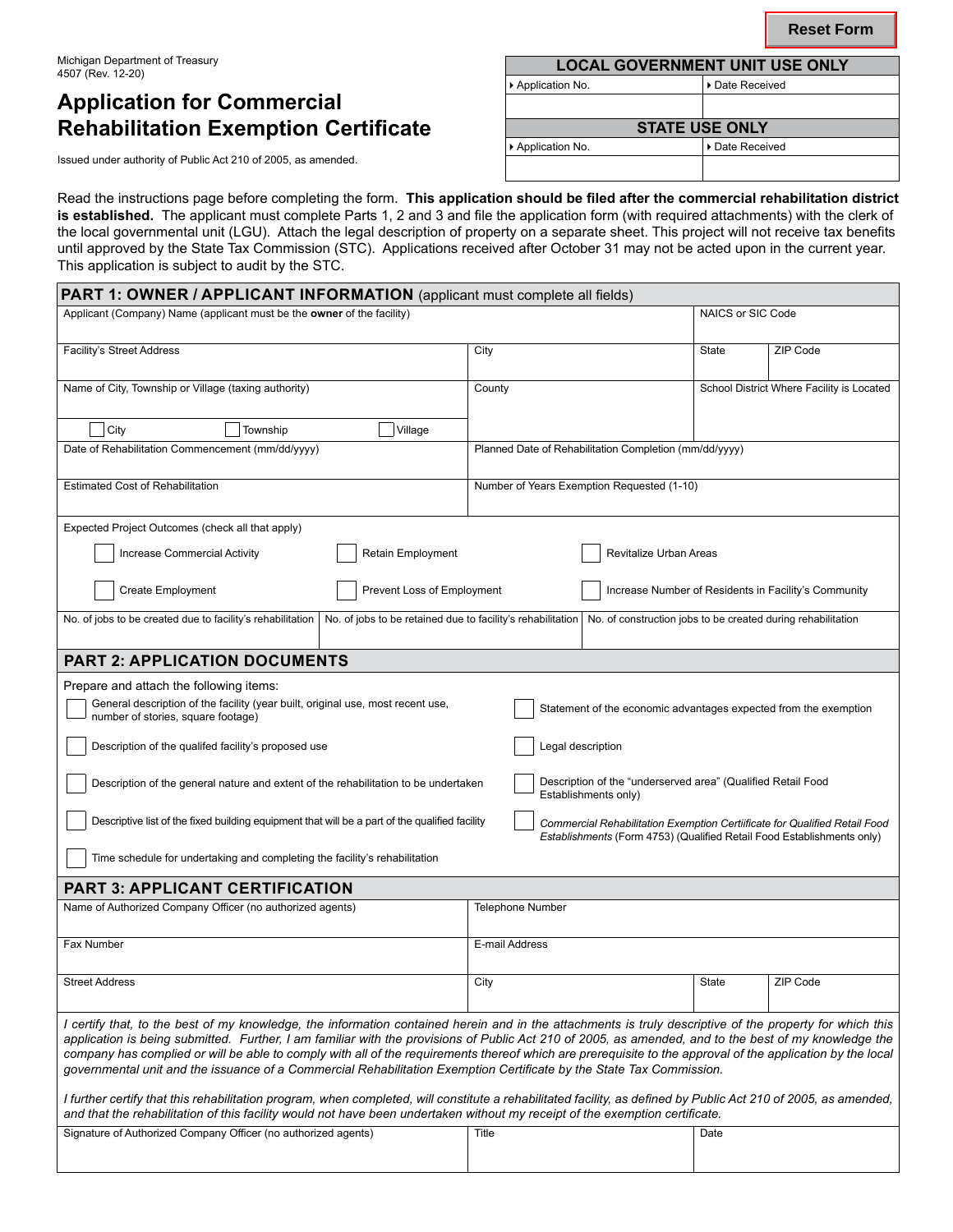| PART 4: ASSESSOR RECOMMENDATIONS (assessor of LGU must complete Part 4)                                                                                                                                                                                                                                                                                                                                    |                  |                                     |      |                             |          |  |  |
|------------------------------------------------------------------------------------------------------------------------------------------------------------------------------------------------------------------------------------------------------------------------------------------------------------------------------------------------------------------------------------------------------------|------------------|-------------------------------------|------|-----------------------------|----------|--|--|
| Provide the Taxable Value and State Equalized Value of Commercial Property, as provided in Public Act 210 of 2005, as amended, for the tax year<br>immediately preceding the effective date of the certificate (December 31 of the year approved by the STC).                                                                                                                                              |                  |                                     |      |                             |          |  |  |
|                                                                                                                                                                                                                                                                                                                                                                                                            |                  | <b>Taxable Value</b>                |      | State Equalized Value (SEV) |          |  |  |
| Land                                                                                                                                                                                                                                                                                                                                                                                                       |                  |                                     |      |                             |          |  |  |
| Building(s)                                                                                                                                                                                                                                                                                                                                                                                                |                  |                                     |      |                             |          |  |  |
| The property to be covered by this exemption may not be included on any other specific tax roll while receiving the Commercial Rehabilitation Exemption. For example,<br>property on the Eligible Tax Reverted Property (Land Bank) specific tax roll cannot be granted a Commercial Rehabilitation Exemption that would also put the same property<br>on the Commercial Rehabilitation specific tax roll. |                  |                                     |      |                             |          |  |  |
| By checking this box I certify that, if approved, the property to be covered by this exemption will be on the Commercial Rehabilitation Exemption specific tax roll<br>and not on any other specific tax roll.                                                                                                                                                                                             |                  |                                     |      |                             |          |  |  |
| Name of Local Government Body                                                                                                                                                                                                                                                                                                                                                                              |                  |                                     |      |                             |          |  |  |
| Name of Assessor (first and last name)                                                                                                                                                                                                                                                                                                                                                                     | Telephone Number |                                     |      |                             |          |  |  |
| Fax Number                                                                                                                                                                                                                                                                                                                                                                                                 | E-mail Address   |                                     |      |                             |          |  |  |
| I certify that, to the best of my knowledge, the information contained in Part 4 of this application is complete and accurate.                                                                                                                                                                                                                                                                             |                  |                                     |      |                             |          |  |  |
| Assessor's Signature                                                                                                                                                                                                                                                                                                                                                                                       |                  |                                     | Date |                             |          |  |  |
|                                                                                                                                                                                                                                                                                                                                                                                                            |                  |                                     |      |                             |          |  |  |
| <b>PART 5: LOCAL GOVERNMENT ACTION</b> (clerk of LGU must complete Part 5)<br>Action Taken By LGU (attach a certified copy of the resolution):                                                                                                                                                                                                                                                             |                  |                                     |      |                             |          |  |  |
| Exemption approved for years, ending December 30, [100] (not to exceed 10 years)                                                                                                                                                                                                                                                                                                                           |                  |                                     |      |                             |          |  |  |
| <b>Exemption Denied</b>                                                                                                                                                                                                                                                                                                                                                                                    |                  |                                     |      |                             |          |  |  |
| Date District Established (attach resolution for district)   Local Unit Classification Identification (LUCI) Code<br>School Code                                                                                                                                                                                                                                                                           |                  |                                     |      |                             |          |  |  |
| PART 6: LOCAL GOVERNMENT CLERK CERTIFICATION (clerk of LGU must complete Part 6)                                                                                                                                                                                                                                                                                                                           |                  |                                     |      |                             |          |  |  |
| Clerk's Name (first and last)                                                                                                                                                                                                                                                                                                                                                                              |                  | <b>Telephone Number</b>             |      |                             |          |  |  |
| <b>Fax Number</b>                                                                                                                                                                                                                                                                                                                                                                                          |                  | E-mail Address                      |      |                             |          |  |  |
| <b>Mailing Address</b>                                                                                                                                                                                                                                                                                                                                                                                     |                  | City                                |      | State                       | ZIP Code |  |  |
| <b>LGU Contact Person for Additional Information</b>                                                                                                                                                                                                                                                                                                                                                       |                  | LGU Contact Person Telephone Number |      | Fax Number                  |          |  |  |
| I certify that, to the best of my knowledge, the information contained in this application and attachments is complete and accurate and hereby request<br>the State Tax Commission issue a Commercial Rehabilitation Exemption Certificate, as provided by Public Act 210 of 2005, as amended.                                                                                                             |                  |                                     |      |                             |          |  |  |
| Clerk's Signature                                                                                                                                                                                                                                                                                                                                                                                          |                  |                                     |      | Date                        |          |  |  |

#### **For faster service, the LGU should email the completed application and required documents to PTE@michigan.gov.**

An additional submission option is to mail the completed application and required documents to:

Michigan Department of Treasury, State Tax Commission P.O. Box 30471 Lansing, MI 48909